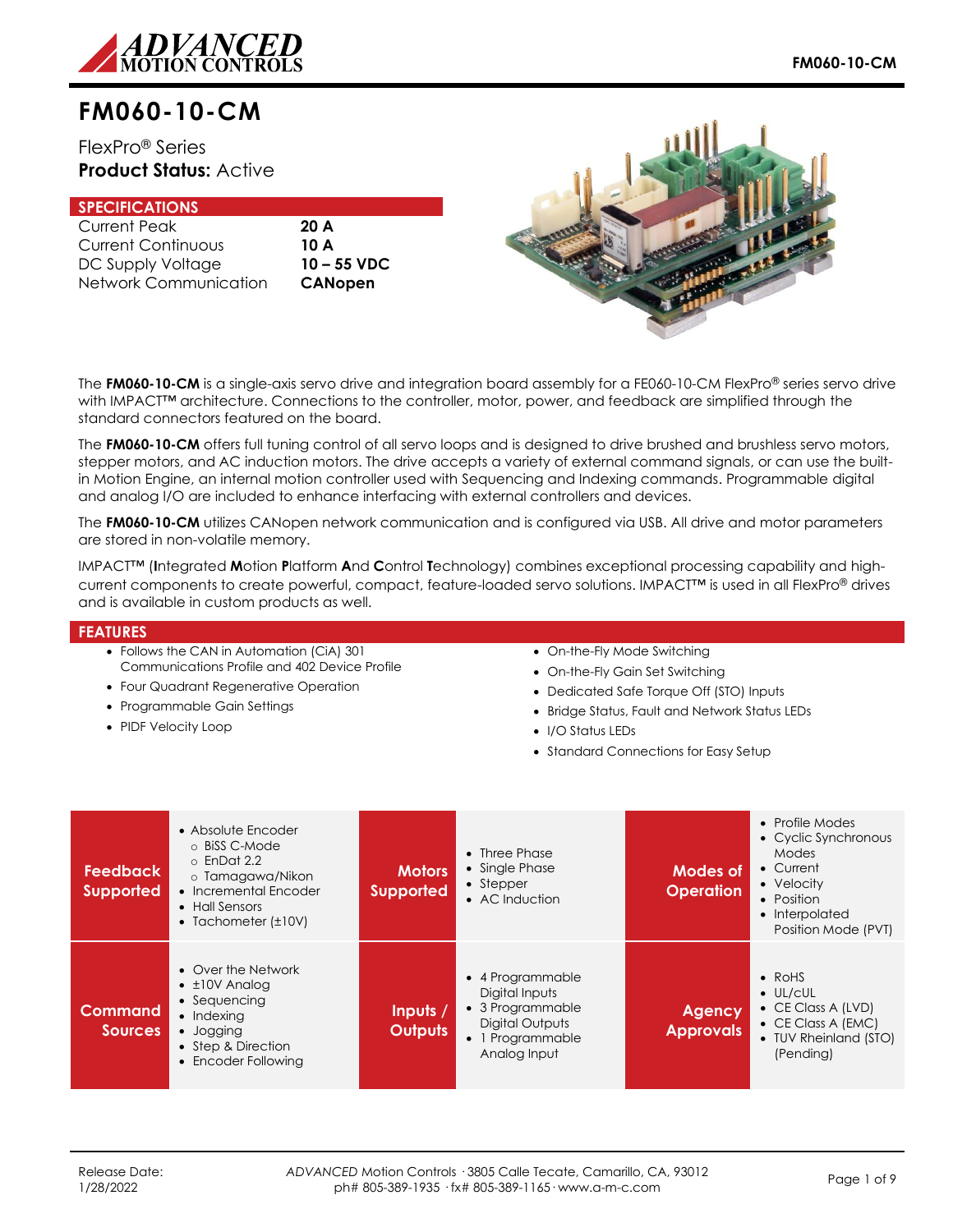

## **BLOCK DIAGRAM**



#### **INFORMATION ON APPROVALS AND COMPLIANCES**

![](_page_1_Picture_5.jpeg)

![](_page_1_Picture_6.jpeg)

US and Canadian safety compliance with UL/IEC 61800-5-1, the industrial standard for adjustable speed electrical power drive systems. UL registered under file number E140173. Note that machine components compliant with UL are considered UL registered as opposed to UL listed as would be the case for commercial products.

Compliant with European EMC Directive 2014/30/EU on Electromagnetic Compatibility (specifically EN 61000-6-4:2007/A1:2011 for Emissions, Class A and EN 61000-6-2:2005 for Immunity, Performance Criteria A). LVD requirements of Directive 2014/35/EU (specifically, EN 60204-1:2019, a Low Voltage Directive to protect users from electrical shock).

The RoHS Directive restricts the use of certain substances including lead, mercury, cadmium, hexavalent chromium and halogenated flame retardants PBB and PBDE in electronic equipment.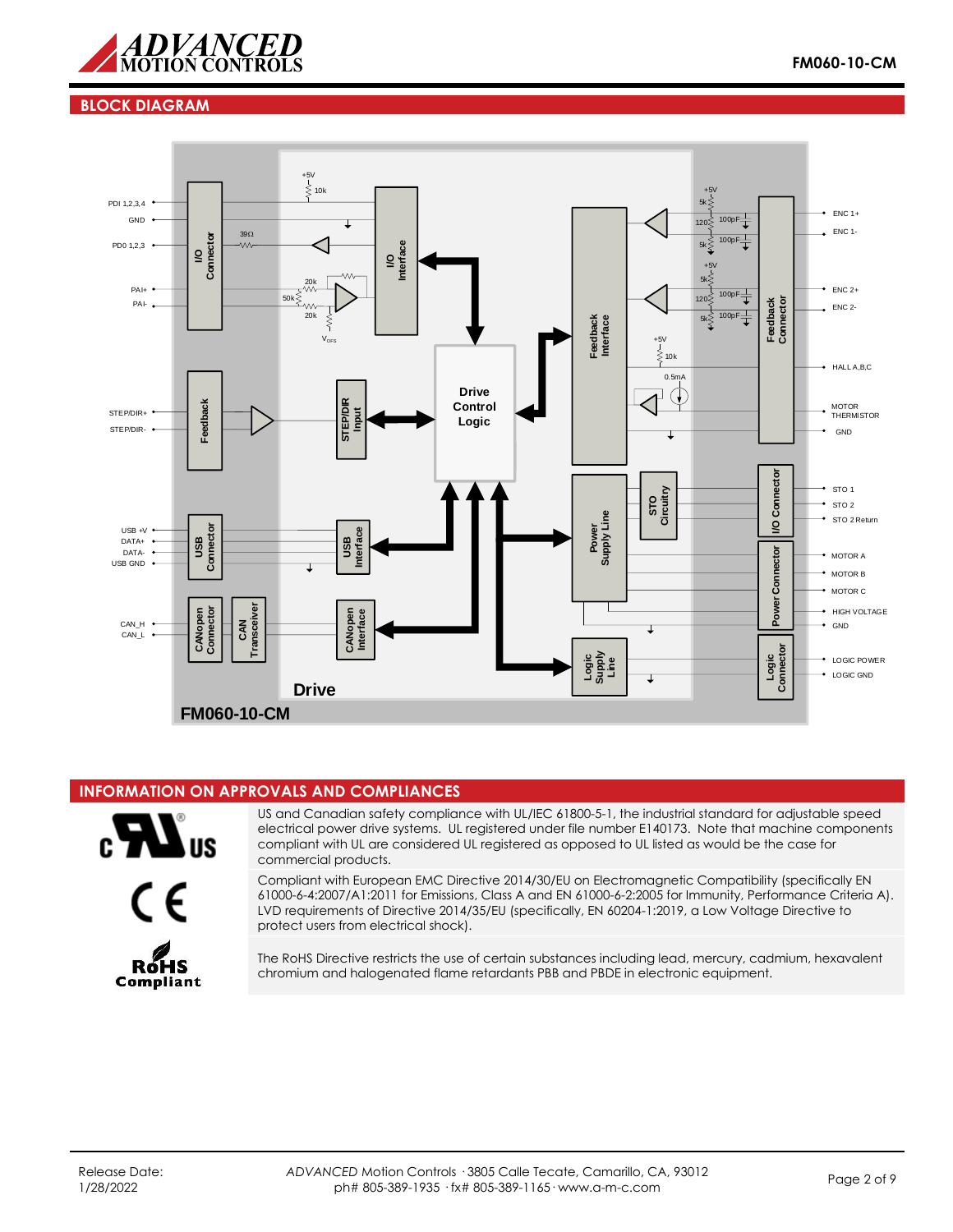![](_page_2_Picture_0.jpeg)

## **SPECIFICATIONS**

| <b>Electrical Specifications</b>                    |                              |                                                                                                                                               |  |
|-----------------------------------------------------|------------------------------|-----------------------------------------------------------------------------------------------------------------------------------------------|--|
| <b>Description</b>                                  | Units                        | Value                                                                                                                                         |  |
| Nominal DC Supply Input Range                       | <b>VDC</b>                   | $12 - 48$                                                                                                                                     |  |
| DC Supply Input Range                               | <b>VDC</b>                   | $10 - 55$                                                                                                                                     |  |
| DC Supply Undervoltage                              | <b>VDC</b>                   | 8                                                                                                                                             |  |
| DC Supply Overvoltage                               | <b>VDC</b>                   | 58                                                                                                                                            |  |
| Logic Supply Input Range (optional)                 | <b>VDC</b>                   | $10 - 55$                                                                                                                                     |  |
| Safe Torque Off Voltage (Default)                   | <b>VDC</b>                   | 5                                                                                                                                             |  |
| Maximum Peak Current Output1                        | A (Arms)                     | 20(14.1)                                                                                                                                      |  |
| Maximum Continuous Current Output <sup>2</sup>      | A (Arms)                     | 10(10)                                                                                                                                        |  |
| <b>Bus Capacitance<sup>3</sup></b>                  | μF                           | 52.8                                                                                                                                          |  |
| <b>Efficiency at Rated Power</b>                    | $\%$                         | 99                                                                                                                                            |  |
| Maximum Continuous Output Power                     | W                            | 545                                                                                                                                           |  |
| Maximum Power Dissipation at Continuous Current     | W                            | 6                                                                                                                                             |  |
| Minimum Load Inductance (line-to-line) <sup>4</sup> | μH                           | 150 (@ 48VDC supply); 75 (@24VDC supply); 40 (@12VDC supply)                                                                                  |  |
| <b>Switching Frequency</b>                          | kHz                          | 20                                                                                                                                            |  |
| Maximum Output PWM Duty Cycle                       | $\%$                         | 83                                                                                                                                            |  |
|                                                     |                              | <b>Control Specifications</b>                                                                                                                 |  |
| <b>Description</b>                                  | Units                        | Value                                                                                                                                         |  |
| Communication Interfaces                            | $\overline{\phantom{a}}$     | CANopen (USB for configuration)                                                                                                               |  |
| <b>Command Sources</b>                              |                              | ±10 V Analog, Over the Network, Sequencing, Indexing, Jogging, Step                                                                           |  |
|                                                     |                              | & Direction, Encoder Following<br>Absolute Encoder (BiSS C-Mode, EnDat 2.2, Tamagawa/Nikon),                                                  |  |
| Feedback Supported                                  |                              | Incremental Encoder, Hall Sensors, Auxiliary Incremental Encoder,                                                                             |  |
|                                                     |                              | Tachometer (±10V)                                                                                                                             |  |
| <b>Commutation Methods</b>                          | $\overline{\phantom{a}}$     | Sinusoidal, Trapezoidal                                                                                                                       |  |
|                                                     |                              | Profile Modes, Cyclic Synchronous Modes, Current, Velocity, Position,                                                                         |  |
| <b>Modes of Operation</b>                           | $\overline{a}$               | Interpolated Position Mode (PVT)                                                                                                              |  |
| Motors Supported <sup>5</sup>                       |                              | Three Phase (Brushless Servo), Single Phase (Brushed Servo, Voice Coil,<br>Inductive Load), Stepper (2- or 3-Phase Closed Loop), AC Induction |  |
|                                                     |                              | (Closed Loop Vector)                                                                                                                          |  |
|                                                     |                              | 40+ Configurable Functions, Over Current, Over Temperature (Drive &                                                                           |  |
| <b>Hardware Protection</b>                          | ÷,                           | Motor), Over Voltage, Short Circuit (Phase-Phase & Phase-Ground),<br><b>Under Voltage</b>                                                     |  |
| Programmable Digital Inputs/Outputs                 |                              | 4/3                                                                                                                                           |  |
| Programmable Analog Inputs/Outputs                  | $\overline{\phantom{a}}$     | 1/0                                                                                                                                           |  |
| Primary I/O Logic Level                             | $\overline{\phantom{a}}$     | 5 VDC, not isolated                                                                                                                           |  |
| Current Loop Sample Time                            | μS                           | 50                                                                                                                                            |  |
| Velocity Loop Sample Time                           | μS                           | 100                                                                                                                                           |  |
| Position Loop Sample Time                           | μs                           | 100                                                                                                                                           |  |
| Maximum Encoder Frequency                           | MHz                          | 20 (5 pre-quadrature)                                                                                                                         |  |
|                                                     |                              | <b>Mechanical Specifications</b>                                                                                                              |  |
| Description                                         | Units                        | Value                                                                                                                                         |  |
| Size $(H \times W \times D)$                        | mm (in)                      | $50.8 \times 25.4 \times 22.0$ (2.00 $\times$ 1.00 $\times$ 0.86)                                                                             |  |
| Weight                                              | $g$ (oz)                     | 34(1.2)                                                                                                                                       |  |
| Ambient Operating Temperature Range <sup>6</sup>    | $^{\circ}$ C ( $^{\circ}$ F) | $0 - 65$ (32 - 149)                                                                                                                           |  |
| Storage Temperature Range                           | $^{\circ}$ C ( $^{\circ}$ F) | $-40 - 85$ ( $-40 - 185$ )                                                                                                                    |  |
| Relative Humidity                                   | $\overline{\phantom{0}}$     | 0-95%                                                                                                                                         |  |
| P1 CANopen COMMUNICATION CONNECTOR                  | $\overline{\phantom{0}}$     | 6-pin, 1.0mm spaced single row vertical header                                                                                                |  |
| P2 USB CONNECTOR                                    |                              | USB Type C, vertical entry                                                                                                                    |  |
| P3 IO and LOGIC CONNECTOR                           | $\overline{\phantom{a}}$     | 20-pin, 1.0mm spaced dual row vertical header                                                                                                 |  |
| P4 FEEDBACK CONNECTOR                               |                              | 30-pin, 1.0mm spaced dual row vertical header                                                                                                 |  |
| P5 POWER CONNECTOR                                  |                              | 2-port, 3.5mm spaced vertical entry screw terminal                                                                                            |  |
| P6 MOTOR POWER CONNECTOR                            | $\overline{\phantom{a}}$     | 3-port, 3.5mm spaced vertical entry screw terminal                                                                                            |  |
| <b>Notes</b>                                        |                              |                                                                                                                                               |  |

**Notes** 1. Capable of supplying drive rated peak current for 2 seconds with 5 second foldback to continuous value. Longer times are possible with lower current limits.

2. Continuous Arms value attainable when RMS Charge-Based Limiting is used.

3. Applications with a supply voltage higher than 30VDC require a minimum external decoupling capacitance of 470µF / 100V added across HV and POWER GND.<br>4. Lower inductance is acceptable for bus voltages well below maximum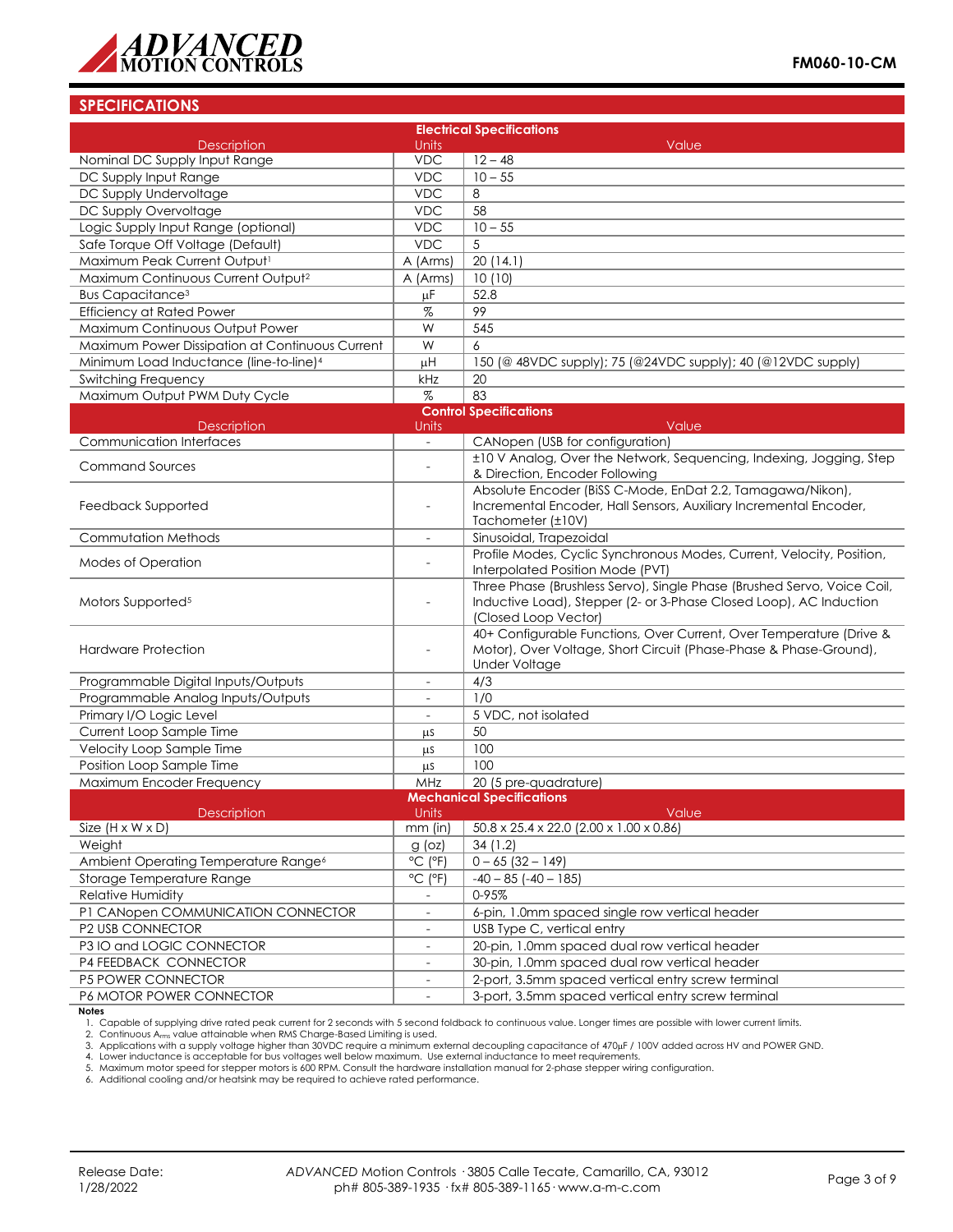![](_page_3_Picture_0.jpeg)

## **PIN FUNCTIONS**

|                                                                                   | P1 - CANopen Communication Connector |                   |                                |                                  |  |  |  |
|-----------------------------------------------------------------------------------|--------------------------------------|-------------------|--------------------------------|----------------------------------|--|--|--|
| Pin                                                                               |                                      | <b>Name</b>       | <b>Description / Notes</b>     | I/O                              |  |  |  |
|                                                                                   | CAN H                                |                   | CAN_H bus line (dominant high) | I/O                              |  |  |  |
| $\overline{2}$                                                                    | CAN L                                |                   | CAN_L bus line (dominant low)  | I/O                              |  |  |  |
| 3                                                                                 | CAN L                                |                   | CAN_L bus line (dominant low)  | I/O                              |  |  |  |
| 4                                                                                 | CAN H                                |                   | CAN_H bus line (dominant high) | I/O                              |  |  |  |
| 5                                                                                 | <b>GND</b>                           |                   | Ground                         | <b>GND</b>                       |  |  |  |
| 6                                                                                 | SHIELD                               |                   | CAN shield                     | $\overline{\phantom{a}}$         |  |  |  |
| 6-pin, 1.0mm spaced single row vertical<br><b>Connector Information</b><br>header |                                      |                   |                                |                                  |  |  |  |
| <b>Mating Connector Details</b>                                                   |                                      | Molex: 5013300600 | CAN_H 4<br>GND 5               | 3 CAN L<br>$-2$ CAN_L<br>1 CAN H |  |  |  |
|                                                                                   | <b>Mating Connector Included</b>     | <b>No</b>         | SHIELD 6                       |                                  |  |  |  |

| <b>P2-USB Connector</b>          |                                      |                            |     |  |  |  |  |
|----------------------------------|--------------------------------------|----------------------------|-----|--|--|--|--|
| Pin                              | Name                                 | <b>Description / Notes</b> | 1/O |  |  |  |  |
| <b>Connector Information</b>     | USB Type C port                      |                            |     |  |  |  |  |
| <b>Mating Connector Details</b>  | Standard Type C USB connection cable | <b>DEC</b><br><b>DALL</b>  |     |  |  |  |  |
| <b>Mating Connector Included</b> | <b>No</b>                            | nnn                        |     |  |  |  |  |

|                                                     | P3-I/O and Logic Connector   |                                                  |                                                                                                                                 |                                                                                                                                        |               |  |
|-----------------------------------------------------|------------------------------|--------------------------------------------------|---------------------------------------------------------------------------------------------------------------------------------|----------------------------------------------------------------------------------------------------------------------------------------|---------------|--|
| Pin                                                 |                              | <b>Name</b>                                      |                                                                                                                                 | <b>Description / Notes</b>                                                                                                             | 1/O           |  |
| $\mathbf{1}$                                        | $PDI-1$                      |                                                  | General Purpose Programmable Digital Input                                                                                      |                                                                                                                                        |               |  |
| $\overline{2}$                                      | $PDI-2$                      |                                                  | General Purpose Programmable Digital Input                                                                                      |                                                                                                                                        |               |  |
| 3                                                   | PDI-3                        |                                                  |                                                                                                                                 | General Purpose Programmable Digital Input                                                                                             |               |  |
| $\overline{4}$                                      | $PDI-4$                      |                                                  |                                                                                                                                 | General Purpose Programmable Digital Input                                                                                             |               |  |
| 5                                                   | PDO-1                        |                                                  |                                                                                                                                 | General Purpose Programmable Digital Output (TTL/8mA)                                                                                  | $\Omega$      |  |
| 6                                                   | PDO-2                        |                                                  |                                                                                                                                 | General Purpose Programmable Digital Output (TTL/8mA)                                                                                  | $\circ$       |  |
| $\overline{7}$                                      | PDO-3                        |                                                  |                                                                                                                                 | General Purpose Programmable Digital Output (TTL/8mA)                                                                                  | $\circ$       |  |
| 8                                                   | <b>GND</b>                   |                                                  | Ground.                                                                                                                         |                                                                                                                                        | <b>GND</b>    |  |
| 9                                                   | +5V USER                     |                                                  | +5V Supply Output. Short-circuit protected.                                                                                     | (300ma total load capacity shared between P3-9, P4-1, P4-13, and P4-21)                                                                | $\circ$       |  |
| 10                                                  | <b>GND</b>                   |                                                  | Ground.                                                                                                                         |                                                                                                                                        | <b>GND</b>    |  |
| 11                                                  | $PAI-1+$                     |                                                  |                                                                                                                                 | General Purpose Differential Programmable Analog Input or Reference Signal Input.                                                      |               |  |
| 12                                                  | $PAI-1-$                     |                                                  | ±10VDC Range (12-bit Resolution)                                                                                                |                                                                                                                                        |               |  |
| 13                                                  | STO-1 INPUT                  |                                                  | Safe Torque Off-Input 1                                                                                                         |                                                                                                                                        |               |  |
| 14                                                  | <b>STO RETURN</b>            |                                                  | Safe Torque Off Return                                                                                                          |                                                                                                                                        |               |  |
| 15                                                  | STO-2 INPUT                  |                                                  | Safe Torque Off-Input 2                                                                                                         |                                                                                                                                        |               |  |
|                                                     | <b>STO RETURN</b><br>16      |                                                  | Safe Torque Off Return                                                                                                          |                                                                                                                                        | <b>STORET</b> |  |
| 17                                                  | RESERVED / NC                |                                                  | Reserved.                                                                                                                       |                                                                                                                                        |               |  |
| 18                                                  | <b>GND</b>                   |                                                  | Ground.                                                                                                                         |                                                                                                                                        | <b>GND</b>    |  |
| 19                                                  | <b>LOGIC PWR</b>             |                                                  | Logic Supply Input (10 - 55VDC) (optional)                                                                                      |                                                                                                                                        |               |  |
| 20                                                  | LOGIC GND                    |                                                  | Ground                                                                                                                          |                                                                                                                                        | GND           |  |
|                                                     | <b>Connector Information</b> | 20-pin, 1.0mm spaced dual row vertical<br>header |                                                                                                                                 | 12 PAI-1-<br>GND 10<br>GND <sub>8</sub><br>14 STO RETURN<br>PDO-2 6<br>16 STO RETURN<br>$PDI-4$ 4<br>18 GND<br>20 LOGIC GND<br>PDI-2 2 |               |  |
| <b>Mating Connector Details</b><br>Molex: 501892010 |                              |                                                  | PDI-1 1                                                                                                                         |                                                                                                                                        |               |  |
| <b>No</b><br><b>Mating Connector Included</b>       |                              |                                                  | 19 LOGIC PWR<br>PDI-3 3<br>- 17 RESERVED /NC<br>PDO-1 5<br>15 STO-2 INPUT<br>PDO-3<br>13 STO-1 INPUT<br>+5V USER 9<br>11 PAI-1+ |                                                                                                                                        |               |  |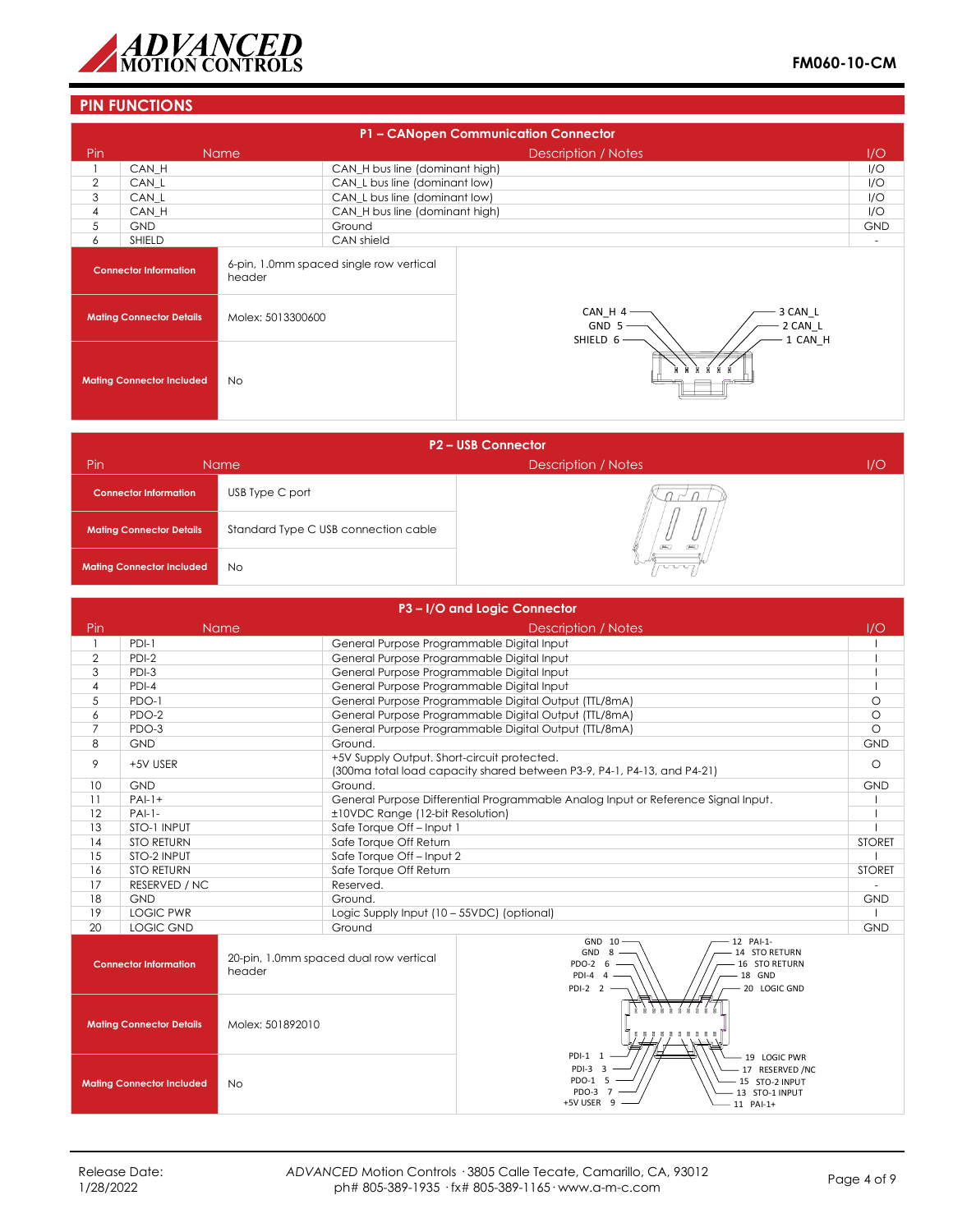![](_page_4_Picture_0.jpeg)

|                                                                                                       | <b>P4 - Feedback Connector</b> |                        |                                                                                                                                                                                                                                             |                                                                                                                        |              |
|-------------------------------------------------------------------------------------------------------|--------------------------------|------------------------|---------------------------------------------------------------------------------------------------------------------------------------------------------------------------------------------------------------------------------------------|------------------------------------------------------------------------------------------------------------------------|--------------|
| Pin                                                                                                   | Absolute<br>Encoder            | Incremental<br>Encoder |                                                                                                                                                                                                                                             | Description / Notes                                                                                                    | 1/O          |
| $\mathbf{1}$                                                                                          | +5V USER                       | +5V USER               | +5V Supply Output. Short-circuit protected.<br>(300ma total load capacity shared between P3-9, P4-1, P4-13, and P4-21)                                                                                                                      |                                                                                                                        | $\circ$      |
| $\overline{2}$                                                                                        | <b>GND</b>                     | <b>GND</b>             | Ground.                                                                                                                                                                                                                                     |                                                                                                                        | <b>GND</b>   |
| 3                                                                                                     | <b>HALL A</b>                  | <b>HALL A</b>          |                                                                                                                                                                                                                                             |                                                                                                                        |              |
| $\overline{4}$                                                                                        | <b>HALL B</b>                  | <b>HALL B</b>          |                                                                                                                                                                                                                                             | Single-ended Commutation Sensor Inputs.                                                                                |              |
| 5                                                                                                     | <b>HALL C</b>                  | <b>HALL C</b>          |                                                                                                                                                                                                                                             |                                                                                                                        | $\mathbf{I}$ |
| 6                                                                                                     | <b>THERMISTOR</b>              | <b>THERMISTOR</b>      | Motor Thermal Protection.                                                                                                                                                                                                                   |                                                                                                                        |              |
| 7                                                                                                     | $ENC$ 2 A+                     | $ENC$ 2 A+             | Differential Incremental Encoder A.                                                                                                                                                                                                         |                                                                                                                        | ı            |
| 8                                                                                                     | ENC 2 A-                       | ENC 2 A-               |                                                                                                                                                                                                                                             |                                                                                                                        |              |
| 9                                                                                                     | $ENC$ 2 $B+$                   | $ENC$ 2 $B+$           | Differential Incremental Encoder B.                                                                                                                                                                                                         |                                                                                                                        |              |
| 10                                                                                                    | ENC 2 B-                       | $ENC$ 2 $B-$           |                                                                                                                                                                                                                                             |                                                                                                                        | $\mathbf{I}$ |
| 11                                                                                                    | $ENC$ 2 I+                     | $ENC$ 2 $H$            |                                                                                                                                                                                                                                             | Differential Incremental Encoder Index.                                                                                | $\mathbf{I}$ |
| 12                                                                                                    | $ENC$ 2 $I$ -                  | $ENC$ 2 $\vdash$       |                                                                                                                                                                                                                                             |                                                                                                                        | $\mathbf{I}$ |
| 13                                                                                                    | +5V USER                       | +5V USER               |                                                                                                                                                                                                                                             | +5V Supply Output. Short-circuit protected.<br>(300ma total load capacity shared between P3-9, P4-1, P4-13, and P4-21) | $\circ$      |
| 14                                                                                                    | <b>GND</b>                     | <b>GND</b>             | Ground.                                                                                                                                                                                                                                     |                                                                                                                        | <b>GND</b>   |
| 15                                                                                                    | STEP +                         | STEP +                 | Differential Step Input.                                                                                                                                                                                                                    |                                                                                                                        |              |
| 16                                                                                                    | STEP-                          | STEP-                  |                                                                                                                                                                                                                                             |                                                                                                                        | $\mathbf{I}$ |
| 17                                                                                                    | $DIR +$                        | $DIR +$                | Differential Direction Input.                                                                                                                                                                                                               |                                                                                                                        | $\mathbf{I}$ |
| 18                                                                                                    | DIR-                           | DIR-                   |                                                                                                                                                                                                                                             |                                                                                                                        | $\mathbf{I}$ |
| 19                                                                                                    | <b>RESERVED</b>                | <b>RESERVED</b>        | Reserved.                                                                                                                                                                                                                                   |                                                                                                                        | $\sim$       |
| 20                                                                                                    | RESERVED                       | <b>RESERVED</b>        |                                                                                                                                                                                                                                             |                                                                                                                        | $\sim$       |
| 21                                                                                                    | +5V USER                       | +5V USER               | +5V Supply Output, Short-circuit protected.<br>(300ma total load capacity shared between P3-9, P4-1, P4-13, and P4-21)                                                                                                                      |                                                                                                                        | $\circ$      |
| 22                                                                                                    | <b>GND</b>                     | <b>GND</b>             | Ground.                                                                                                                                                                                                                                     |                                                                                                                        | <b>GND</b>   |
| 23                                                                                                    | ENC 1 DATA+                    | ENC 1 A+               |                                                                                                                                                                                                                                             | Differential Data Line for Absolute Encoders (BiSS: SLO+/-) or Differential Incremental                                | $\mathbf{I}$ |
| 24                                                                                                    | ENC 1 DATA-                    | ENC 1 A-               | Encoder A.                                                                                                                                                                                                                                  |                                                                                                                        | $\mathbf{I}$ |
| 25                                                                                                    | ENC 1 CLOCK+                   | $ENC$ 1 $B+$           |                                                                                                                                                                                                                                             | Differential Clock Line for Absolute Encoders (BiSS: MA+/-) or Differential Incremental                                | $\mathbf{I}$ |
| 26                                                                                                    | ENC 1 CLOCK-                   | ENC 1 B-               | Encoder B.                                                                                                                                                                                                                                  |                                                                                                                        | $\mathbf{I}$ |
| 27                                                                                                    | ENC 1 REF MARK+                | <b>ENC 1 I+</b>        |                                                                                                                                                                                                                                             | Differential Reference Mark for Absolute Encoders (Leave open for BiSS and EnDat 2.2)                                  | $\mathbf{I}$ |
| 28                                                                                                    | ENC 1 REF MARK-                | ENC 1 I-               | $\alpha$ r                                                                                                                                                                                                                                  | Differential Incremental Encoder Index.                                                                                | $\mathbf{I}$ |
| 29                                                                                                    | <b>RESERVED</b>                | <b>RESERVED</b>        | Reserved.                                                                                                                                                                                                                                   |                                                                                                                        | $\sim$       |
| 30                                                                                                    | <b>RESERVED</b>                | RESERVED               | Reserved.                                                                                                                                                                                                                                   |                                                                                                                        | ÷.           |
| 30-pin, 1.0mm spaced dual row vertical<br><b>Connector Information</b><br>header                      |                                |                        | STEP- 16<br>18 DIR-<br>GND 14 -<br>20 RESERVED<br>ENC 2 I- 12 -<br>ENC 2 B- 10<br>22 GND<br>ENC $2A - 8$ -<br>24 ENC 1 DATA- / ENC 1 A-<br>- 26 ENC 1 CLOCK- / ENC 1 B-<br>THERMISTOR 6 -<br>- 28 ENC 1 REF MARK- / ENC 1 I-<br>HALL B $4-$ |                                                                                                                        |              |
| <b>Mating Connector Details</b><br>Molex: 5011893010<br><b>Mating Connector Included</b><br><b>No</b> |                                |                        | $GND$ 2 -<br>- 30 RESERVED<br><b>6 6 6 6 6 6</b><br>में में में मे<br>$\blacksquare$<br>$\blacksquare$<br>- 29 RESERVED<br>+5V USER 1<br>HALL A 3                                                                                           |                                                                                                                        |              |
|                                                                                                       |                                |                        | - 27 ENC 1 REF MARK+ / ENC 1 I+<br>HALL C 5 -<br>25 ENC 1 CLOCK+/ENC 1 B+<br>- 23 ENC 1 DATA+ / ENC 1 A+<br>$ENC 2 A+ 7$<br>$ENC2B+ 9 -$<br>- 21 +5V USER<br>$ENC 2 1 + 11 -$<br>- 19 RESERVED<br>+5V LISER 13<br>$17$ DIR +                |                                                                                                                        |              |

STEP+ 15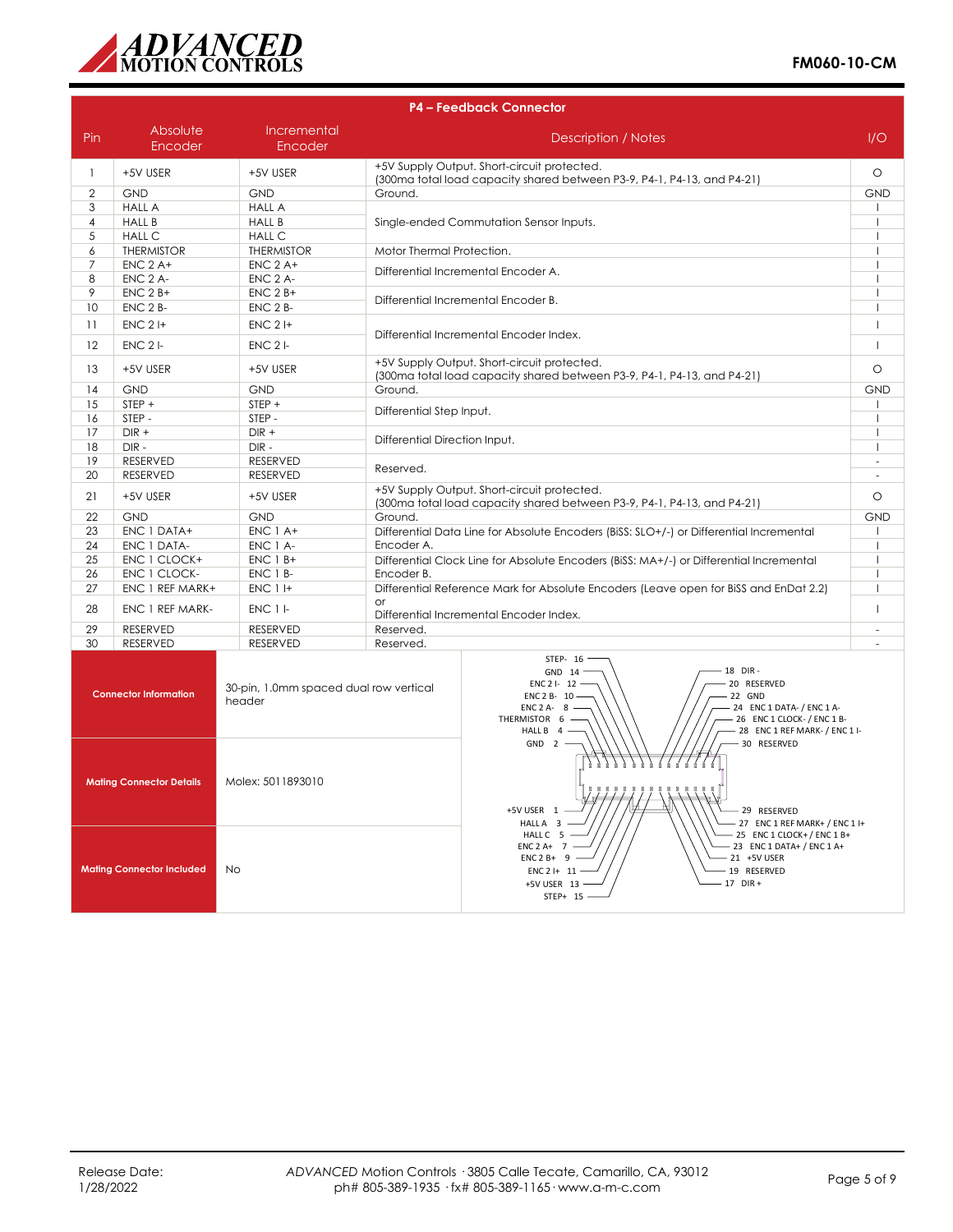![](_page_5_Picture_0.jpeg)

| <b>P5 - Power Connector</b>              |           |                                          |                                                                                                                                                                           |     |            |  |
|------------------------------------------|-----------|------------------------------------------|---------------------------------------------------------------------------------------------------------------------------------------------------------------------------|-----|------------|--|
| Pin<br><b>Name</b>                       |           |                                          | Description / Notes                                                                                                                                                       | 1/O |            |  |
| <b>HV</b>                                |           |                                          | DC Supply Input. Applications with a supply voltage higher than 30VDC require a minimum<br>external decoupling capacitance of 470µF / 100V added across HV and POWER GND. |     |            |  |
| $\overline{2}$                           | POWER GND | Ground.                                  |                                                                                                                                                                           |     | <b>GND</b> |  |
| <b>Connector Information</b><br>terminal |           | 2-port 3.5mm spaced vertical entry screw | POWER GROUND 2 -<br>$HV 1$ —                                                                                                                                              |     |            |  |
| N/A<br><b>Mating Connector Details</b>   |           |                                          |                                                                                                                                                                           |     |            |  |
| N/A<br><b>Mating Connector Included</b>  |           |                                          | $=$ $=$                                                                                                                                                                   |     |            |  |

| <b>P6 - Motor Power Connector</b>        |                |                                          |                                                |     |   |
|------------------------------------------|----------------|------------------------------------------|------------------------------------------------|-----|---|
| Pin<br>Name                              |                |                                          | Description / Notes                            | 1/O |   |
|                                          | <b>MOTOR A</b> |                                          | Motor Phase A.                                 |     | Ω |
| 2                                        | <b>MOTOR B</b> |                                          | Motor Phase B.                                 |     |   |
| 3                                        | MOTOR C        |                                          | Motor Phase C.                                 |     | О |
| <b>Connector Information</b><br>terminal |                | 3-port 3.5mm spaced vertical entry screw | $MOTORC$ 3 —<br>MOTOR B $2$ ––<br>MOTORA $1$ – |     |   |
| N/A<br><b>Mating Connector Details</b>   |                |                                          |                                                |     |   |
| N/A<br><b>Mating Connector Included</b>  |                |                                          | $\overline{\phantom{a}}$                       |     |   |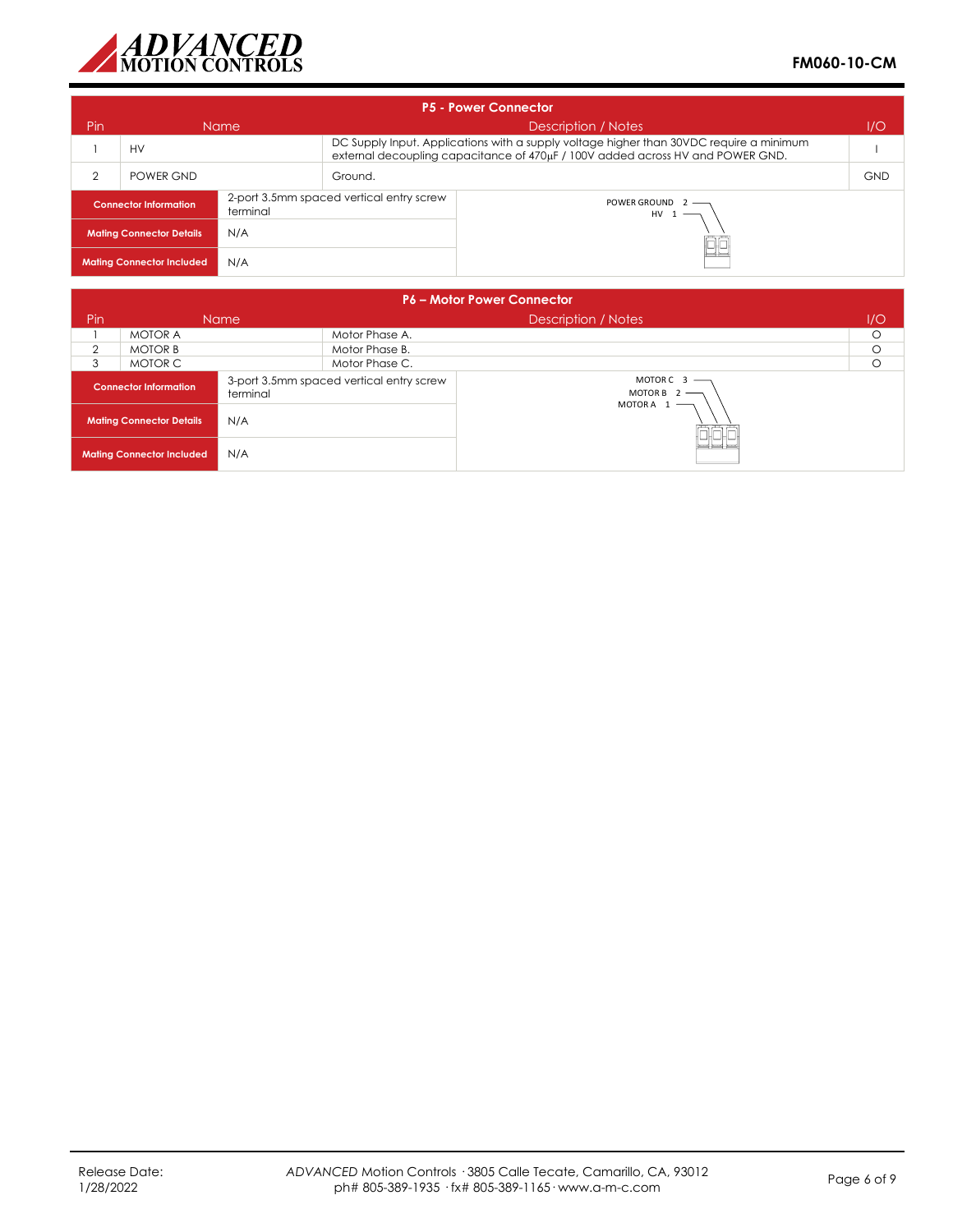![](_page_6_Picture_0.jpeg)

## **BOARD CONFIGURATION**

#### **Status LED Functions**

| LED              | <b>Description</b>                                                                                                                          |
|------------------|---------------------------------------------------------------------------------------------------------------------------------------------|
| <b>STAT</b>      | Indicates drive power bridge status. GREEN when DC bus power is applied and the drive is enabled. RED when the drive is in a<br>fault state |
| <b>LOGIC PWR</b> | Indicates that +5V logic power is available to the drive. GREEN when +5V logic power is available.                                          |

#### **Switch Settings**

The CANopen Node ID and baud rate are set using DIP Switch SW1. Switch settings are given in the below table.

| SW <sub>1</sub> | <b>Description</b>          | On                                                                                                                                     | Off                            |  |  |  |
|-----------------|-----------------------------|----------------------------------------------------------------------------------------------------------------------------------------|--------------------------------|--|--|--|
|                 | Bit 0 of binary CANopen ID. | On = 1, Off = 0. Note that setting all addressing switches to 0 will use<br>the address stored in NVM. Default setting is NVM address. |                                |  |  |  |
| $\overline{2}$  | Bit 1 of binary CANopen ID. |                                                                                                                                        |                                |  |  |  |
| 3               | Bit 2 of binary CANopen ID. |                                                                                                                                        |                                |  |  |  |
| $\overline{4}$  | Bit 3 of binary CANopen ID. |                                                                                                                                        |                                |  |  |  |
| 5               | <b>Baud Rate</b>            | 500k                                                                                                                                   | Set via software (default)     |  |  |  |
| 6               | <b>RESERVED</b>             | Invalid                                                                                                                                | Leave off for proper operation |  |  |  |
| $\overline{7}$  | <b>RESERVED</b>             | Invalid                                                                                                                                |                                |  |  |  |
| 8               | Network Termination         | Terminated                                                                                                                             | Not Terminated (default)       |  |  |  |

#### **Safe Torque Off (STO) Inputs**

The Safe Torque Off (STO) inputs are dedicated +5VDC sinking single-ended inputs. For applications not using STO functionality, disabling of the STO feature is required for proper drive operation. STO may be disabled by following the STO Disable wiring instructions as given in the hardware installation manual.

#### **Mating Connector Kit**

Mating connector housing and crimp contacts can be ordered as a kit using *ADVANCED* Motion Controls' part number KC-MC1XFMCR01. This includes mating connector housing and crimp style contacts for the Communication, I/O and Logic, and Feedback connectors. The recommended tool for crimping the contacts is Molex PN: 63819-1500 (not included with the kit).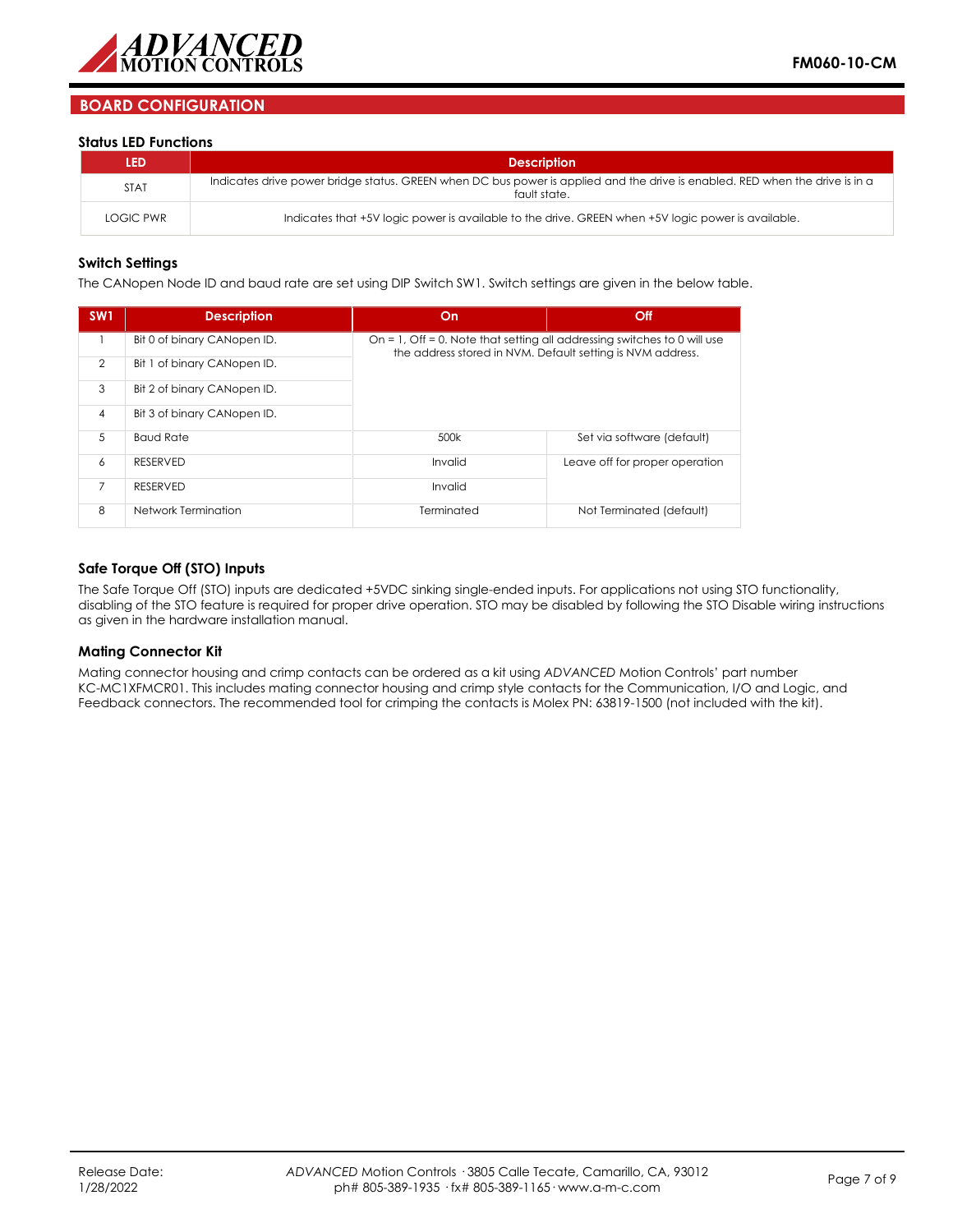![](_page_7_Picture_0.jpeg)

![](_page_7_Figure_2.jpeg)